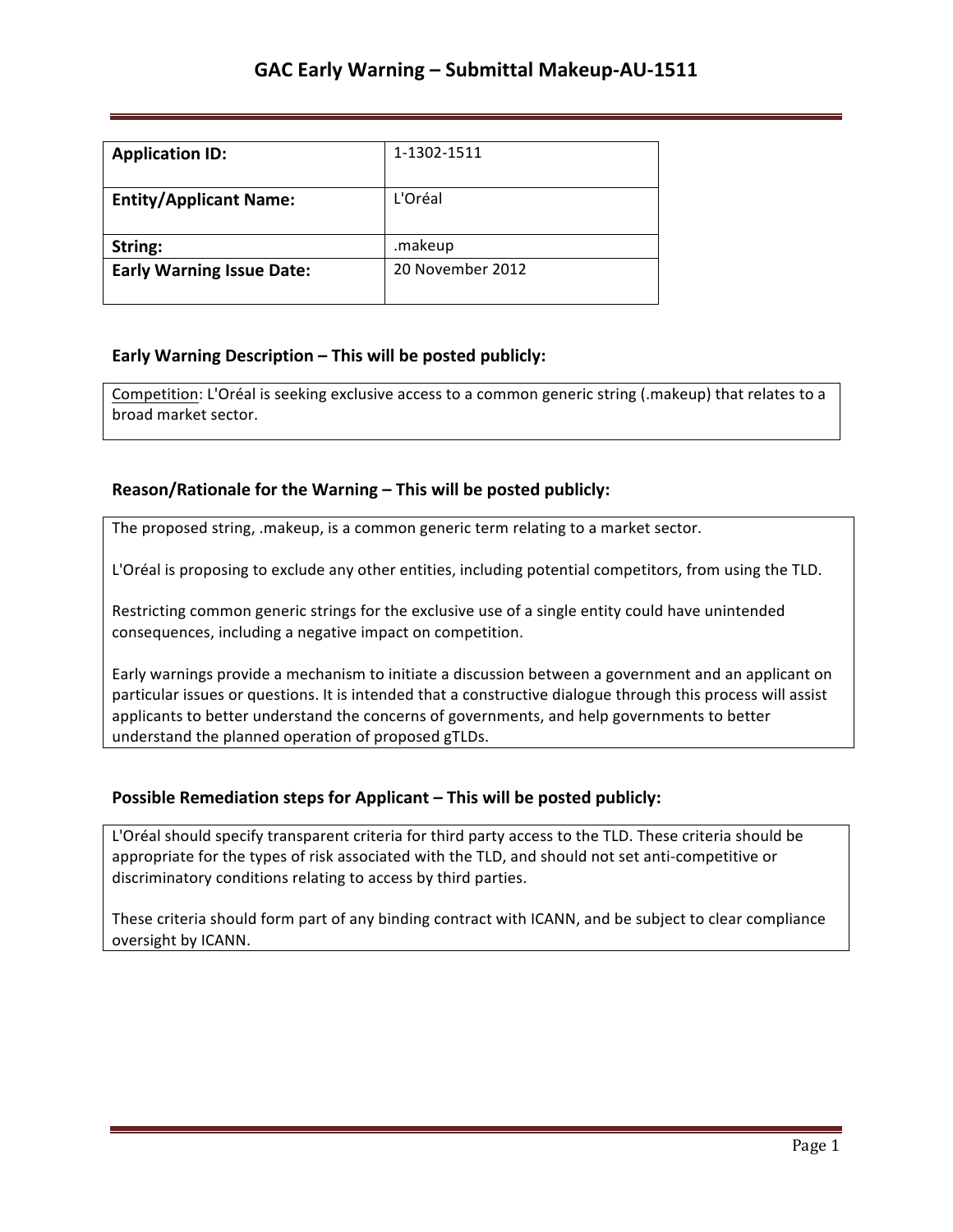## **Further Notes from GAC Member(s) (Optional) – This will be posted publicly:**

This Early Warning is from the Department of Broadband, Communications and the Digital Economy (DBCDE), on behalf of the Australian Government. In the first instance, communications and responses to this early warning should be emailed to gacearlywarning@gac.icann.org, with the text "Australian EW" and the application ID in the subject field.

# **INFORMATION FOR APPLICANTS**

# **About GAC Early Warning**

The GAC Early Warning is a notice only. It is not a formal objection, nor does it directly lead to a process that can result in rejection of the application. However, a GAC Early Warning should be taken seriously as it raises the likelihood that the application could be the subject of GAC Advice on New gTLDs or of a formal objection at a later stage in the process. Refer to section 1.1.2.4 of the Applicant Guidebook (http://newgtlds.icann.org/en/applicants/agb) for more information on GAC Early Warning.

## **Instructions if you receive the Early Warning**

**ICANN** strongly encourages you work with relevant parties as soon as possible to address the concerns voiced in the GAC Early Warning.

## **Asking questions about your GAC Early Warning**

If you have questions or need clarification about your GAC Early Warning, please contact gacearlywarning@gac.icann.org. As highlighted above, ICANN strongly encourages you to contact gacearlywarning@gac.icann.org as soon as practicable regarding the issues identified in the Early Warning. 

#### **Continuing with your application**

If you choose to continue with the application, then the "Applicant's Response" section below should be completed. In this section, you should notify the GAC of intended actions, including the expected completion date. This completed form should then be sent to gacearlywarning@gac.icann.org. If your remediation steps involve submitting requests for changes to your application, see the change request process at http://newgtlds.icann.org/en/applicants/customer-service/change-requests.

In the absence of a response, ICANN will continue to process the application as submitted.

#### **Withdrawing your application**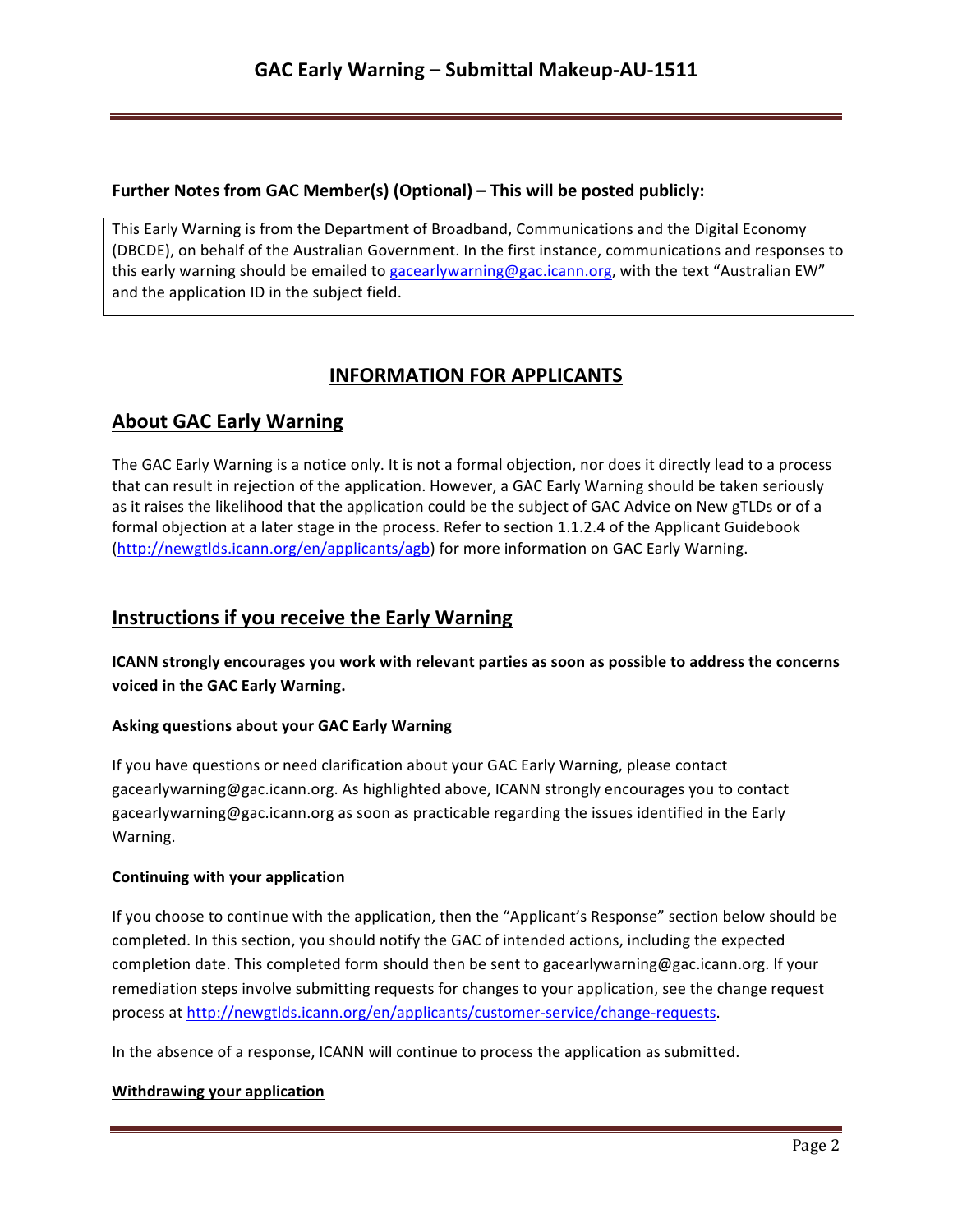## GAC Early Warning - Submittal Makeup-AU-1511

If you choose to withdraw your application within the 21-day window to be eligible for a refund of 80% of the evaluation fee (USD 148,000), please follow the withdrawal process published at http://newgtlds.icann.org/en/applicants/customer-service/withdrawal-refund. Note that an application can still be withdrawn after the 21-day time period; however, the available refund amount is reduced. See section 1.5 of the Applicant Guidebook.

For questions please contact: **gacearlywarning@gac.icann.org** 

### **Applicant Response:**